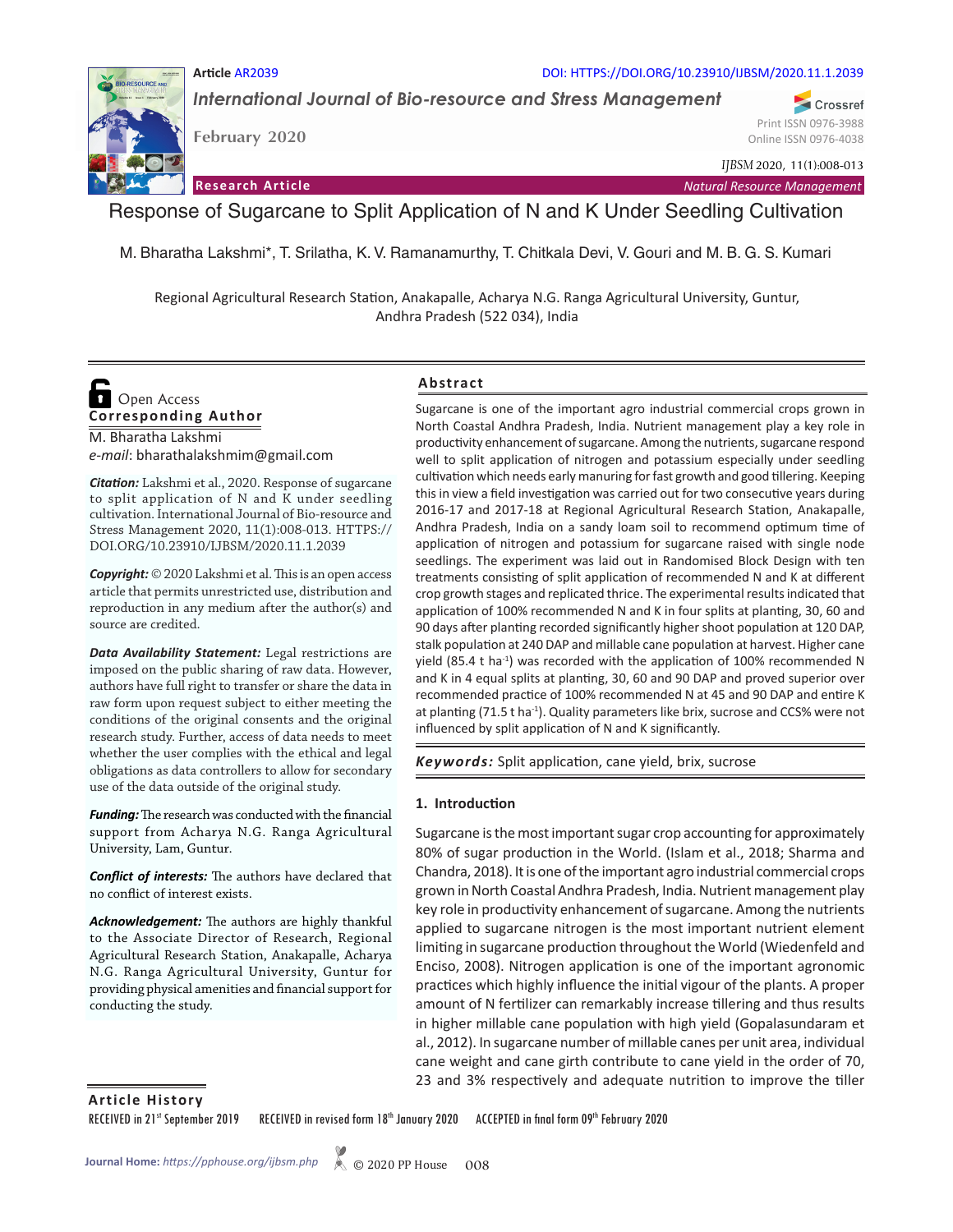survival and millable cane population are very essential for productivity enhancement in sugarcane (Thimmegowda et al., 2017). Insufficient or un-timely supply of N fertilizer applied to sugarcane would result in poor growth, thin stems and short nodes (Bell et al., 2014). Sugarcane farmers do apply fertilizers by broadcasting method of application resulting in low nutrient use efficiency. The major role of potassium is energy transfer and carbohydrates metabolism. It is required for maintaining cell turgidity, photosynthesis, root development, tolerance to drought and resistance to certain pests and diseases (Sallem and Akhtar, 1996). It also increases the percentage of brix in plant and ratoon crops (De Boer, 1999). With the introduction of high yielding varieties and intensive agronomic practices sugarcane crops is becoming more responsive (Khan et al., 2005) to higher levels of K fertilizer than recommended rates. A linear increase in sucrose percent with increasing dose of potassium was reported by Gupta and Prasad (1968) due to melassigenic behavior of potassium as one atom of K holds one sucrose atom. Potassium acts as an enzyme activator in plant metabolism such as photosynthesis, protein synthesis, starch formation, and translocation of proteins and sugars (Kwong, 2002). Under conditions of K deficiency, translocation of photosynthates in sugarcane can decrease substantially (Hartt, 1969). A sustained supply of K+ through out the growing season will facilitate greater shifting of dry matter from leaf to stem, enhancing the translocation of more assimilates from source to sink (Mengel and Haeder, 1977).

Generally sugarcane is grown by planting 3 budded setts in furrows spaced at 80 cm using a seed cane of 10 tons ha<sup>-1</sup>. In recent years sugarcane cultivation with seedlings raised from single nodes is gaining momentum among sugarcane growers as it reduces seed cost (2.5 t ha<sup>-1</sup> against 10 t ha<sup>-1</sup>) and labour cost towards planting (10-12 labourers against 45- 50 ha-1) besides saving in time and critical inputs like water. Planting of seedlings under spaced transplanting enables the farmers to adopt placement of fertilizer thereby enhancing fertilizer use efficiency and cane productivity. Chitkaladevi et al., 2012 reported that planting of sugarcane seedlings in paired rows at 60/120 cm spacing with 30 days aged seedlings is advantageous for realizing higher yields under seedling cultivation with bud chip seedlings. Planting of 30 days to 45 days single node seedlings was found to be optimum age for cultivation of sugarcane with single node seedlings and decline in cane and sugar yield was observed with 60 days aged seedlings. Application of 200% recommended nitrogen at 45 and 90 days after planting gave higher yield than 150% RDF (Chitkaladevi et al., 2016). Standardization of agrotechniques like dose and time of application of N and K fertilizers under seedling cultivation with protray raised seedlings was felt essential and hence the present study was conducted.

## **2. Materials and Methods**

A field experiment was carried out for two consecutive years during 2016-17 and 2017-18 at Regional Agricultural Research Station, Anakapalle under Acharya N.G.Ranga Agricultural University, Guntur, Andhra Pradesh, India. The soil of the experimental site (Latitude 17.38'N, Longitude 83.01'and) was normal in pH (7.36) and EC (0.263  $dS/m<sup>2</sup>$ ), low in organic carbon (0.52%), available nitrogen (212 kg ha $^{-1}$ ), and high in available phosphorus (72.0 kg  $P_2O_5$  ha<sup>-1</sup>) and available potassium (243 kg ha $^{-1}$ ). The experiment was laid out in a Randomised Block Design with 10 treatments consisting of split application of 100% recommended N & K at different stages of crop growth  $(T_i: 100\%$  Rec. N & K in 2 splits at 45 and 90 DAP,  $T_2$ : 100% Rec. N & K in 3 splits at 30, 60 and 90 DAP,  $T_{3}$ : 100% Rec. N & K in 4 splits at 15, 30, 45 and 60 DAP,  $T_4$ : 25% at planting and 75% in 2 splits at 45 and 90 DAP,  $T_5$ : 25% at planting and 75% in 3 splits at 30,60 and 90 DAP,  $T_{6}$ : 25% at planting and 75% in 4 splits at 15, 30, 45 and 60 DAP,  $T$ <sub>7</sub>: 25% at planting, 50% in 2 splits at 45 and 90 DAP and 25% at earthing up,  $T_{\rm g}$ : 25% at planting, 50% in 3 splits at 30, 60, 90 DAP and 25% at earthing up,  $T_g$ : 25% at planting, 50% in 4 splits at 15, 30, 45, 60 DAP and 25% at earthing up,  $T_{10}$ : 100% Nitrogen in two splits at 45 and 90 DAP and 100% potassium at planting – Recommended practice) and replicated thrice. Single node seedlings of early maturing variety 2001A 63 (Kanakamahalakshmi) raised in portrays were transplanted at the age of 30 days with a plant to plant spacing of 45 cm in furrows spaced at 90 cm. Entire dose of phosphorus (100 kg  $P_2O_5$  ha<sup>-1</sup>) in the form of single super phosphate was applied in planting furrows at the time of planting and nitrogen and potassium @ 168 kg N and 120 kg K<sub>2</sub>O ha $^{\text{-}1}$  in the form of urea and muriate of potash were applied by placement adjacent to the seedlings at different stages as per treatments. Other cultural practices like weeding, intercultivation, earthingup, TT propping were carried out as per recommendation. Irrigations were given at closer interval during initial stages to ensure good establishment of seedlings. The data on seedling survival, growth, yield and quality parameters were recorded and analysed statistically as suggested by Panse and Sukhatme (1985) to draw conclusions.

#### **3. Results and Discussion**

## *3.1. Growth parameters*

A perusal of the data given in Table 1 evince that seedling survival % did not differ significantly with split application of N and K to seedlings and it ranged from 95.6 to 99.0%. Galal (2016), observed more than 80% survival of bud chip seedlings raised through protrays in Egypt. Application of N and K in 4 equal splits at planting, 30, 60 and 90 days after planting (DAP) recorded maximum no. of tillers (73489 ha<sup>-1</sup>) at 120 DAP while lowest number of tillers (58589 ha<sup>-1</sup>) were observed in recommended practice i.e., application of recommended N in 2 splits at 45 and 90 DAP and entire K at planting. At the end of grand growth phase (240 DAP), split application of nitrogen in four equal splits at planting, 30, 60 and 90 DAP recorded highest stalk population of 80303 ha $^{-1}$ .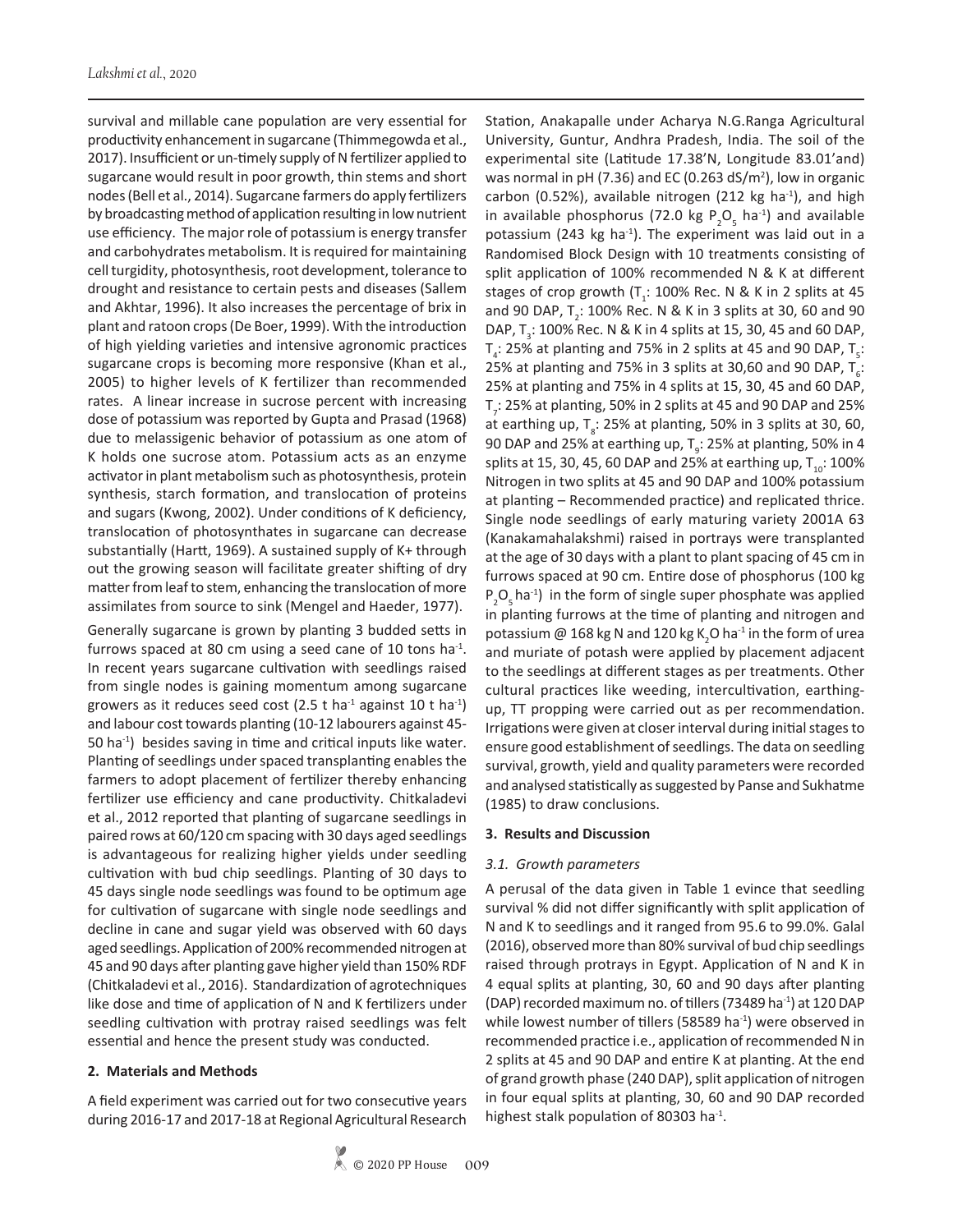Treatment Seedling survival % Shoot population at 120 DAP Stalk population at 240 DAP LMC at harvest (cm) Cane girth at harvest (cm) No. of internodes/ millable cane at harvest NMC / ha at harvest  $\mathsf{T}_1$ : 100% Recommended N & K in two splits at 45 & 90 DAP. 96.60 63927 72500 241.3 2.75 28.6 63314  $T_2$ : Recommended N & K in three splits at 30, 60 and 90 DAP. 98.40 67469 73021 234.9 2.65 27.4 65927  $T_{3}$ : Recommended N & K in four splits at 15, 30, 45 and 60 DAP. 98.05 68276 72370 247.2 2.69 27.6 68705  $T_4$ : 25 % Recommended N & K at planting and remaining 75% in two splits at 45 and 90 DAP. 99.00 69071 71849 245.4 2.63 29.4 68184  $\mathsf{T}_5$ : 25% Recommended N & K at planting and remaining 75% in three splits at 30, 60 and 90 DAP. 97.70 73489 80303 259.4 2.80 29.2 76517  $\mathsf{T}_6$ : 25 % Recommended N & K at planting and remaining 75% in four splits at 15, 30, 45 and 60 DAP. 96.15 70761 73323 255.8 2.75 27.8 69696  $T<sub>7</sub>$ : 25 % Recommended N & K at planting, 50% recommended N & K in two splits at 45 & 90 DAP and 25% N & K at earthing up 98.75 63927 72084 247.9 2.73 28.6 58215  ${\sf T}_{\rm g}$ : 25% Recommended N & K at planting, 50% recommended N& K in three splits at 30, 60 and 90 DAP and 25% N and K at earthing up 96.90 70208 73177 248.0 2.86 28.4 61052  $T_g$ : 25% Recommended N & K at planting, 50% N & K in four splits and 25% N & K at earthing up. 97.65 67639 72188 256.1 2.73 29.8 62311  $T_{10}$ : N & K as per recommendation (N in two splits at 45 and 90 DAP and K at planting) 95.60 58589 68203 226.0 2.58 26.3 65638

Table 1: Influence of split application of N and K on growth parameters and yield attributes of sugarcane under seedling cultivation (Mean of two years 2016-17 and 2017-18)

## *3.2. Yield attributes*

The data on yield attributes as influenced by split application of N and K at different stages are presented in table 1. Split application of N and K did not influence the length and girth of millable canes at harvest. Mean length of millable cane varied from 226.0 cm to 259.4 cm among different treatments. Average girth of millable canes did not vary appreciably and the mean average girth ranged from 2.58 cm to 2.86 cm. The data on number of internodes/millable cane at harvest as influenced by split application of nitrogen are furnished in table 1. No. of internodes/millable cane also did not differ significantly and the mean internode no./millable cane ranged from 26.3 to 29.2. Bikila et al. (2014) reported non-significant effect of time of nitrogen application on internodes per stalk.

Split application of N and K at different stages of crop growth had significant effect on millable cane population at harvest. N and K application in four splits at planting, 30, 60 and 90 DAP registered significantly higher millable cane population over recommended practice. Application of N and K at planting had favourable influence on early vigour and tiller production and ultimately resulted in higher millable canes at harvest. The data on millable cane density at harvest indicated that application of N and K in four splits at planting, 30, 60 and 90 DAP recorded higher millable cane density of 76517 ha<sup>-1</sup>. Shukla et al. (2009) reported that agronomic value of potassium (K) helps in increased cane volume, girth and weight per cane, drought and disease resistance and reduced lodging.

#### *3.3. Quality parameters*

Quality parameters of cane juice at harvest *viz.,* brix, purity and sucrose content were estimated with sucrolyzer. CCS% was computed based on brix and sucrose %.

Brix indicates the total soluble solids that include sucrose in cane juice extracted from the cane samples. Brix content of cane juice at harvest did not vary with split application of N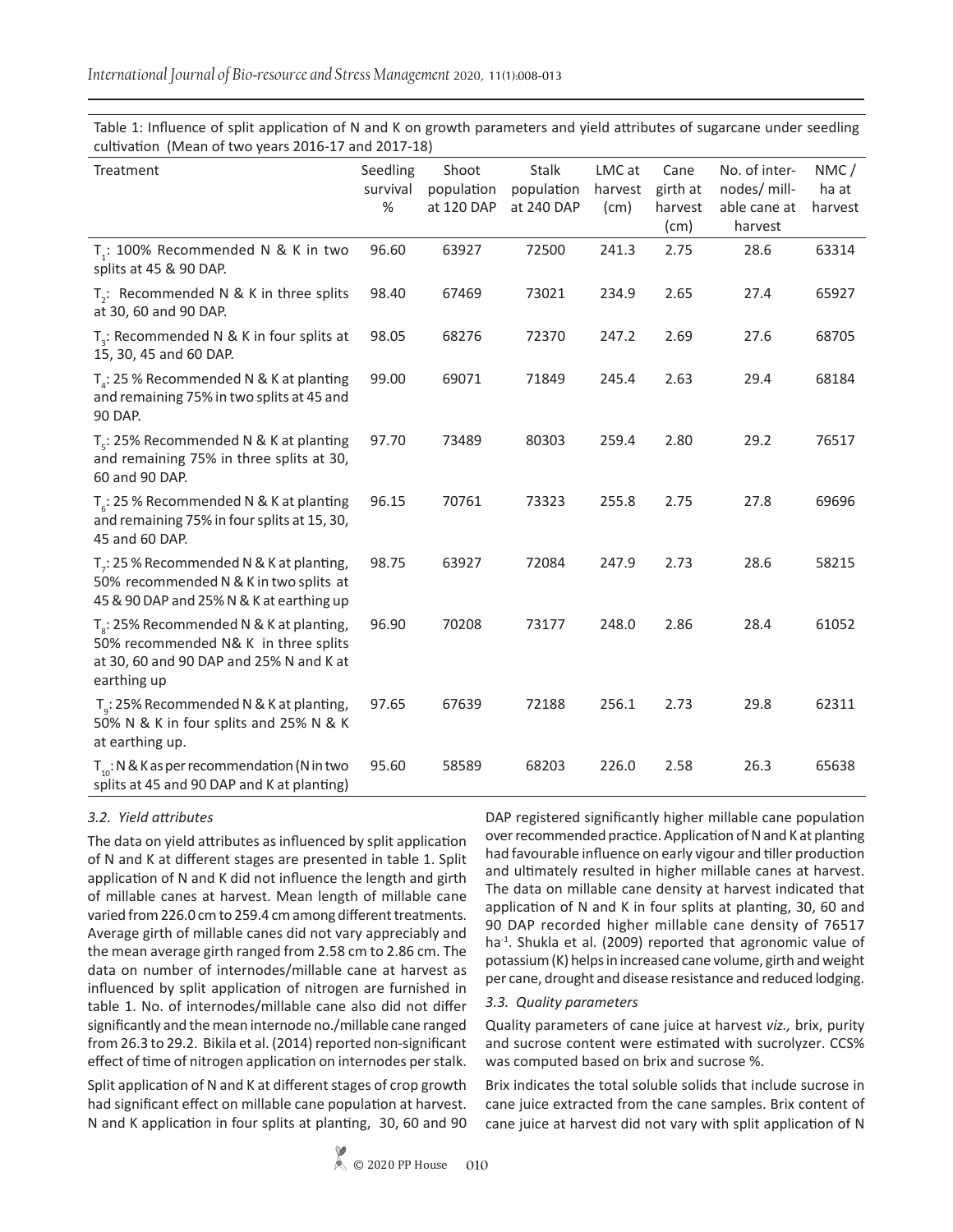and K fertilizers and it ranged from 20.95 to 21.44 in different treatments. There was no significant effect of split application of N and K on sucrose % and mean sucrose ranged from 19.10 to 20.16% among different treatments (Table 2). Commercial cane sugar is the actual sugar content and refers to quality of cane. Based on sucrose and brix content of cane juice at harvest, the commercial cane sugar % was computed with the formula  $1.02 S - 0.3 B$ . The CCS% was also not influenced by split application of N and K and it ranged from 14.1 to 15.4% in different treatments.

## *3.4. Yield*

Cane yield is the outcome of genetic potential of the variety, environmental conditions prevailed during crop growth and management practices adopted to explore maximum potentiality of the variety.

In the present study, cane yield differed with split application of Nitrogen and Potassium (Table 2). Higher cane yield of 85.4 t ha<sup>-1</sup> was recorded with the application of 100% recommended N and K in 4 splits at planting, 30, 60 and 90 DAP and proved

Table 2: Influence of split application of N and K on quality parameters, cane and sugar yields of sugarcane under seedling cultivation (Mean of two years 2016-17 and 2017-18)

| Treatment                                                                                                                             | <b>Brix</b> | Sucrose<br>% | CCS % | Cane yield<br>$(t \; ha^{-1})$ | Sugar yield<br>$(t \; ha^{-1})$ |
|---------------------------------------------------------------------------------------------------------------------------------------|-------------|--------------|-------|--------------------------------|---------------------------------|
| T <sub>1</sub> : 100% Recommended N & K in two splits at 45 & 90 DAP.                                                                 | 21.27       | 19.58        | 14.35 | 69.9                           | 10.83                           |
| $T2$ : Recommended N & K in three splits at 30, 60 & 90 DAP.                                                                          | 21.00       | 19.43        | 14.10 | 78.3                           | 11.16                           |
| $T3$ : Recommended N & K in four splits at 15, 30, 45 & 60 DAP.                                                                       | 20.95       | 20.12        | 15.04 | 76.5                           | 11.89                           |
| $T_{\rm A}$ : 25 % Recommended N & K at planting and remaining 75% in two<br>splits at 45 & 90 DAP.                                   | 21.24       | 19.75        | 14.72 | 79.9                           | 11.91                           |
| $T_c$ : 25% Recommended N & K at planting and remaining 75% in three<br>splits at 30,60 & 90 DAP.                                     | 21.29       | 20.16        | 14.96 | 85.4                           | 12.87                           |
| $T_{\rm g}$ : 25 % Recommended N & K at planting and remaining 75% in four<br>splits at 15, 30, 45 & 60 DAP.                          | 20.98       | 19.36        | 14.38 | 83.0                           | 12.04                           |
| $Tz: 25$ % Recommended N & K at planting, 50% recommended N & K<br>in two splits at 45 & 90 DAP & 25 % N & K at earthing up           | 21.20       | 19.44        | 14.43 | 73.3                           | 10.54                           |
| $T_s$ : 25 % Recommended N & K at planting, 50 % recommended N&<br>K in three splits at 30,60 and 90 DAP and 25% N & K at earthing up | 21.60       | 19.57        | 14.95 | 73.7                           | 10.98                           |
| $T_a$ : 25 % Recommended N & K at planting, 50% N & K in four splits<br>and 25% N & K at earthing up.                                 | 20.97       | 19.10        | 14.12 | 74.0                           | 10.46                           |
| $T_{10}$ : N & K as per recommendation (N in two splits at 45 and 90 DAP<br>and K at planting)                                        | 21.44       | 19.82        | 14.56 | 71.5                           | 10.92                           |

superior over recommended practice of 100% recommended N at 45 and 90 DAP and entire K at planting  $(71.5 \text{ t} \text{ ha}^{-1})$ . Application of 25% recommended N and K at planting influenced the vigour and growth of seedlings favorably and resulted in higher cane yield compared to no application of N & K at planting indicating the need of adequate nutrition at early stages of crop establishment and growth. Similar results were reported by Bharathalakshmi et al. (2017), and Sarala et al. (2017). Significant response of sugarcane to split application of potassium (50% basal and 50% at earthing up) has been reported by Madhu et al. (2017) and Ghaffar et al. (2013). Wubale and Girma (2018) observed higher sett yield with split application of 130 kg N ha<sup>-1</sup> in two equal splits at two and half months and five months after transplanting of tissue cultured plantlets. Singh et al. (2009) reported that application of 125 % of recommended nitrogen (187.5 kg ha-1) in four splits at planting, 60, 90 and 120 DAP and 40 kg  $\mathsf{P}_\mathsf{2}\mathsf{O}_\mathsf{5}$  along with 40 kg  $K_2$ O ha<sup>-1</sup> as basal application at planting improved seed cane yield of spring planted sugarcane. Venkateswara Rao and Rammohan Rao (2017) reported that application of 150% recommended dose of P and K as basal and N in 3 splits at 45, 90 and 150 DAP was proved effective over farmer practice of broadcasting of the fertilizer for increasing the cane yield of sugarcane.

In general, sugarcane responds to K fertilizers by an increase in cane yield without any change in sucrose concentration in the cane (Shukla et al., 2009). Whereas, Ashraf et al. (2008) reported that application of fertilizer potassium can increase both cane yield and quality in sugarcane.

Sugar yield followed similar trend as that of cane yield wherein split application of recommended N and K in four splits at planting, 30, 60 and 90 DAP (12.87 t ha<sup>-1</sup>) recorded relatively higher sugar yields than recommended practice (10.92 t ha $^{-1}$ ).

#### **4. Conclusion**

Response of sugarcane to split application of nitrogen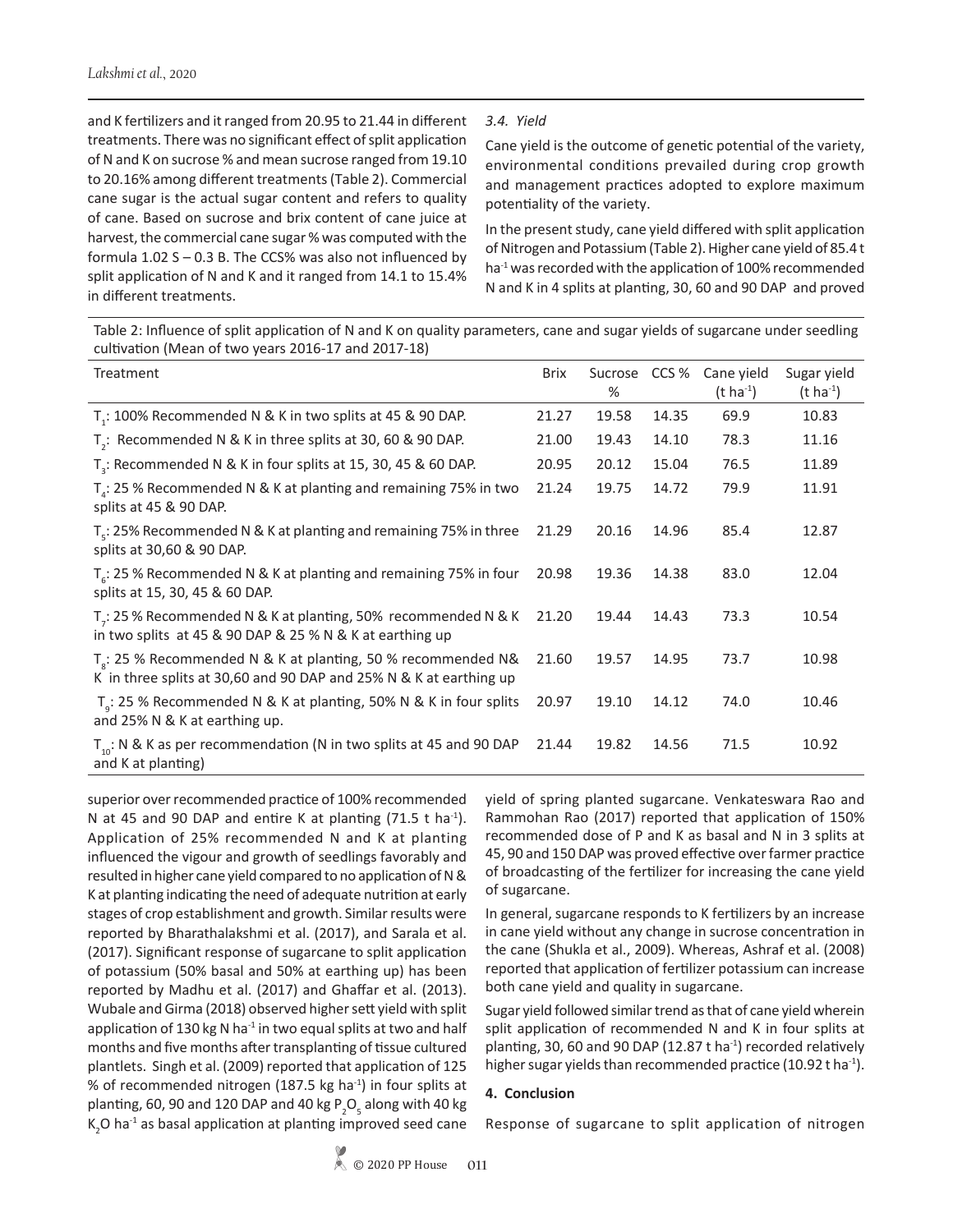and potassium under seedling cultivation indicated that application of recommended nitrogen (168 kg ha $^{-1}$ ) and potassium (120 kg ha<sup>-1</sup>) in four equal splits at planting, 30, 60 and 90 DAP recorded higher cane yield (85.4 t ha-1) than recommended practice of nitrogen application in two splits at 45 and 90 DAP and entire dose of potassium as basal at the time of planting  $(71.5 \text{ t} \text{ ha}^{-1})$ .

## **5. Acknowledgement**

The authors are highly thankful to the Associate Director of Research, Regional Agricultural Research Station, Anakapalle, Acharya N.G. Ranga Agricultural University, Guntur for providing physical amenities and financial support for conducting the study.

#### **6. References**

- Ashraf, M.Y., Hussain, F., Akhter, J., Gul, A., Ross, M., Ebert, G., 2008. Effect of different sources and rates of nitrogen and supra optimal level of potassium fertilization on growth, yield and nutrient uptake by sugarcane grown under saline conditions. Pakistan Journal of Botany 40(4), 1521–1531.
- Bikila, M., Dechassa, N., Alemayehu, Y., 2014. Effects of pre cutting nitrogen application rate and time on seed cane quality of sugarcane (*Saccharum officinarum* L.) Crop at Finchaa Sugar Estate. Advances in Crop Science and Technology 2, 3–7.
- Bell, M.J., Moody, P., Salter, B., Connellan, J., Garside, A.L., 2014. Agronomy and physiology of nitrogen use in Australian sugarcane crops*.* Final report in a review of nitrogen use efficiency in sugarcane. Indooroopilly, Sugar Research Australia Ltd.
- Bharathalakshmi, M., Sreelatha, T., Rmanamurthy, K.V., Chitkala Devi, T., Gouri, V., Kumari, M.B.G.S., 2017. Response of sugarcane to split application of Nitrogen and Potassium under spaced transplanting method of cultivation. Proceedings of International Symposium on sugarcane Research Since Co 205: 100 years and beyond (Sucrosym, 2017), 424–427.
- Chitkala Devi, T., Kumari, M.B.G.S., Gouri, V., Naidu, N.V., Prasada Rao, K., 2012. Influence of spacing, age of seedlings and nutrition on yield and quality of sugarcane raised from budchip seedlings. Proceedings of the International Symposium on New paradigms in sugarcane research held at SBI, Coimbatore. S-II P6, 61–62
- Chitkala Devi, T., Bharathalakshmi, M., Gouri, V., Ramanamurthy, K.V., Veerabhadra Rao, K., 2016. Agrotechniques for improving yield and quality of sugarcane raised with overaged single node seedlings. The South Indian Sugarcane & Sugar Technologists' Association Sugar journal, 154–157.
- De Boer, A.H., 1999. Potassium translocation into the root xylem on wheat, barley and triticale. Plant Biology 1(1), 36–45.
- Galal, M.O.A., 2016. A new technique for planting sugarcane in Egypt. Institute of Integrative Omics and Applied Biotechnology Journal 7(4), 15–21.
- Ghaffar, A.M., Saleem, F., Fiaz, N.M., Nadeem, A., Wains, G.M., 2013, Yield and quality of sugarcane as influenced by different doses of Potash and its time of application. Pakistan Journal of Agricultural Sciences 50(3), 345-350.
- Gopalasundaram, P., Bhaskaran, A., Rakkiyappan, P., 2012. Integrated nutrient management in sugarcane. Sugar Technology 14, 3–20.
- Gupta, A.P., Prasad, B., 1968. Factor affecting ash contents in cane juice. Part – II. Effect of fertilizer. Proceedings of Annual Convention of Technological Association of India 36, 1–5.
- Hartt, C.E., 1969. Some effects of potassium upon the amounts of protein and amino forms of nitrogen, sugars and enzyme activity of sugarcane. Plant Physiology, 452–490.
- Islam M.S., Yang, X.P., Sood, S., Comstock, J.C., Wang, J.P., 2018. Molecular characterization of genetic basis of sugarcane Yellow Leaf Virus (SCYLV) resistance in *Saccharum* spp.h*ybrid*. Plant breeding 137, 598–604.
- Khan, I.A., Khatri A, Nizamani G.S., Siddiqui, M.A., Raza, S., Dahar, 2005. Effect of NPK fertilizers on the growth of sugarcane clone AEC 86-347 developed at NIA, Tando Jam, Pakistan. Pakistan Journal of Botany 37, 335––-360.
- Kwong, K.F., 2002. The effects of potassium on growth, development, yield and quality of sugarcane. Potassium for Sustainable Crop Production, 430–444.
- Madhu, G., Halikatti, S.I., Khandavage, R.B., 2017. Sugarcane yield, Agronomic and Physiological efficiency as influenced by placement methods, levels and splitting of potassium. pp: 14-20, Proceedings of 47<sup>th</sup> Annual Convention of SISSTA held at Tirupathi.
- Mengel, K., Haeder, H.E., 1977. Effect of potassium supply on the rates of phloem sap exudation and the composition of phloem sap of *Ricinis communis*. Plant Physiology 59, 282–284.
- Panse, V.G., Sukhatme, P.V., 1985. Statistical Methods for Agricultural Workers. Fourth enlarged edition. Indian Council of Agricultural Research, New Delhi, 359.
- Sallem, M.T., Akhtar, M.E., 1996. The role of potash in increasing sugarcane productivity. In:  $31<sup>st</sup>$  Pakistan Sugar Technologists Convention, 28-30<sup>th</sup> August. Hotel Sheraton, Karachi, Pakistan.
- Sarala, N.V., Hemanth Kumar, M., Subba Rao, M., Tagore, K.R., Vajantha, B., Hemalatha, T.M., and Sabitha, N., 2017. Effect of time of planting and nitrogen levels on sugarcane yield and quality raised through bud chip and single node seedlings in sandy loam soils, 21-23, Proceedings of 47th Annual Convention of SISSTA held at Tirupathi.
- Sharma, A., Chandra, A., 2018. Identification of new leuconostoc species responsible for post-harvest sucrose losses in sugarcane. Sugar Tech 20, 492–496.